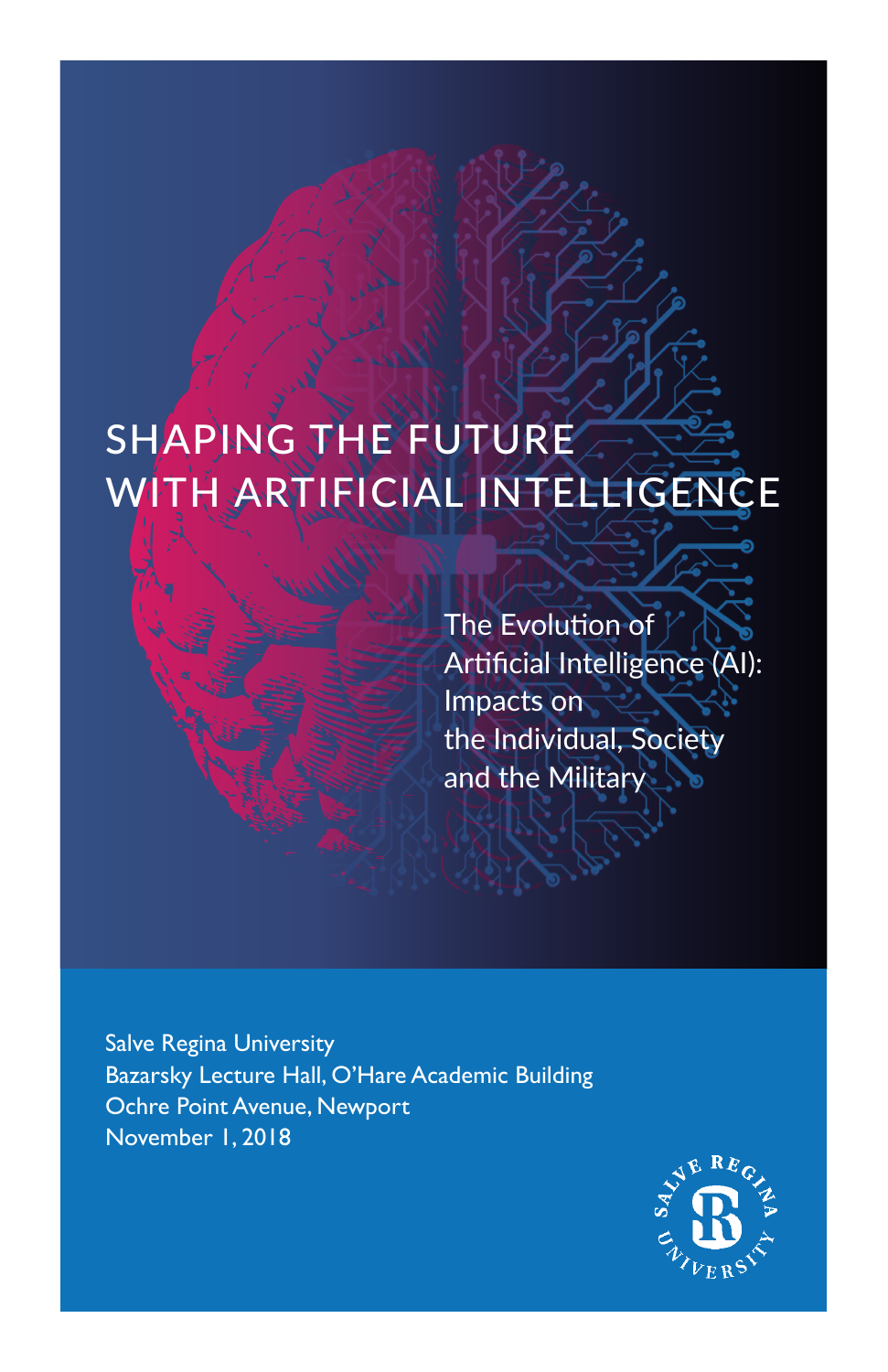## SHAPING THE FUTURE WITH ARTIFICIAL INTELLIGENCE

The Evolution of Artificial Intelligence (AI): Impacts on the Individual, Society and the Military

**5 - 5:30 p.m. Meet the Authors over Coffee!** 

**5:30 - 8 p.m. Presentations** 

*There will be a Q/A session following the presentations.*  The evolution of Artificial Intelligence (AI) systems has been driven by the commercial marketplace. Google (Deep Mind), Facebook, IBM (Watson) and Amazon, et al. Each organization has contributed to the application and integration of AI in system design and in the military battlespace.

This workshop will present topics related to the expansion of applications, approaches and advances being made in the field of Artificial Intelligence across academia, industry and government. We will present how future capabilities are being designed and developed and extend our review to the analysis of potential impacts on the individual, society and the military defense system.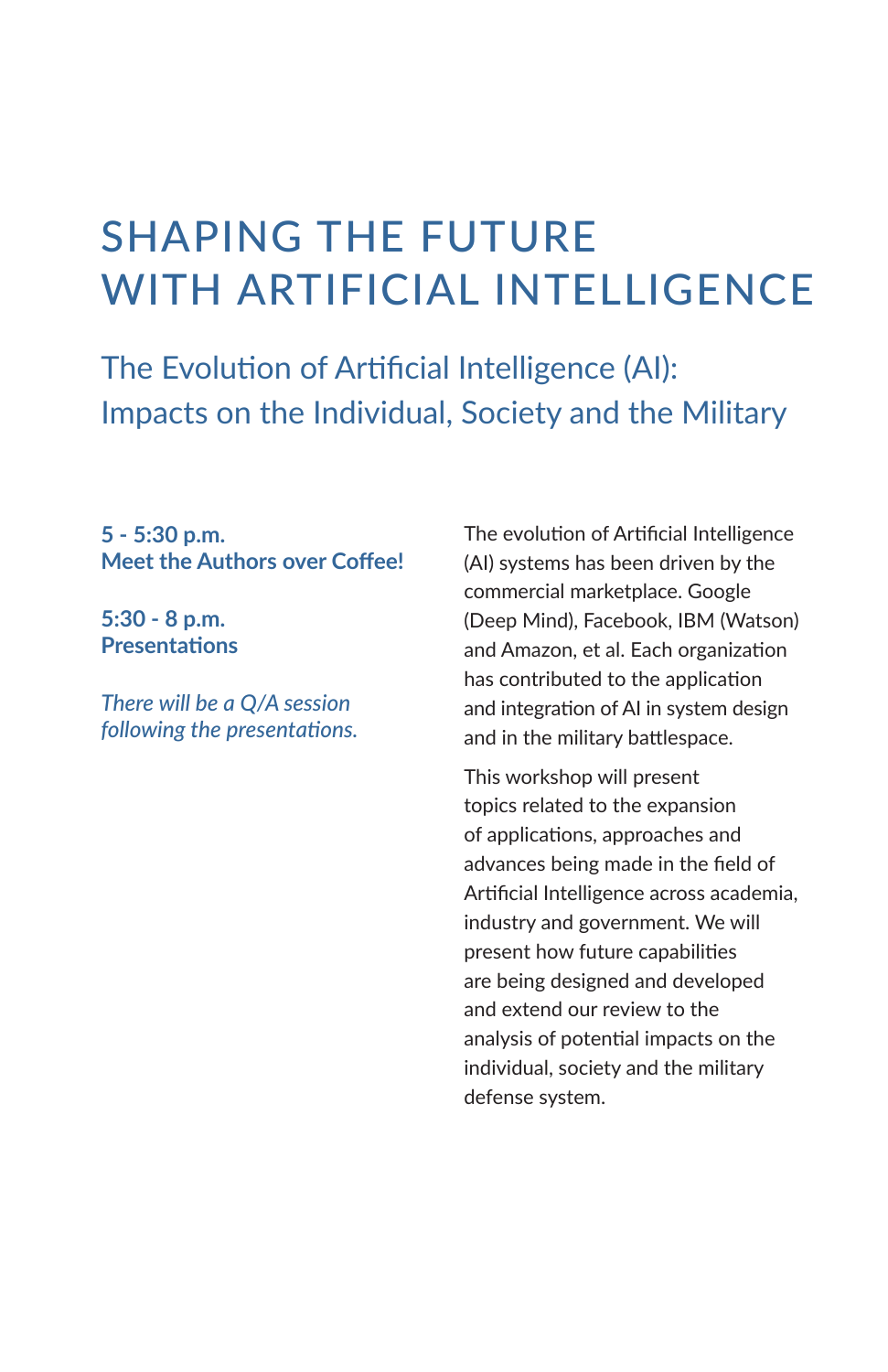#### **PRESENTERS**

#### **Dr. James Giordano Georgetown University Washington, D.C.**

Title: "At the Threshold: Possible Trajectories, Considerations and Constraints of AI Systems in Warfare, Intelligence and National Security Operations"

#### **Dr. Yang Cai Carnegie Mellon University Pittsburgh, Penn.**

Title: "Instinctive Computing – Exploring Primitive Intelligence"

#### **Dr. Ryan D. McKendrick Northrup Grumman Mission Systems McLean, Va.**

Title: "Teaming, Symbiosis and a Taxonomy for Human-Machine Interaction"

#### **BONUS**

**Dr. Yvonne Masakowski**, **Naval War College,** will conduct an interview with **Dr. Giordano** focused on "Weaponizing the Brain." Given recent events at the embassy in Cuba and the recent ricin attack, this session promises to provide valuable insights regarding neuroweapons for the future.

**Why everyone should attend this workshop: AI is on the fast track of development!** 

This AI workshop will highlight advances in Artificial Intelligence that have implications for your personal life, for shaping society and for defending our nation's security, as well as maintaining global security. Advances in Artificial Intelligence are anticipated to increase exponentially and outpace our human capacity for keeping up with these technological advances.

This workshop will explore and identify the advantages, as well as the potential shortcomings, of relying on AI systems in the future. We will review advances in AI and discuss its trajectory as we look forward. We will examine the *evolutionary and revolutionary* influence and impact of Artificial Intelligence on life, society and warfare in the 21st century.